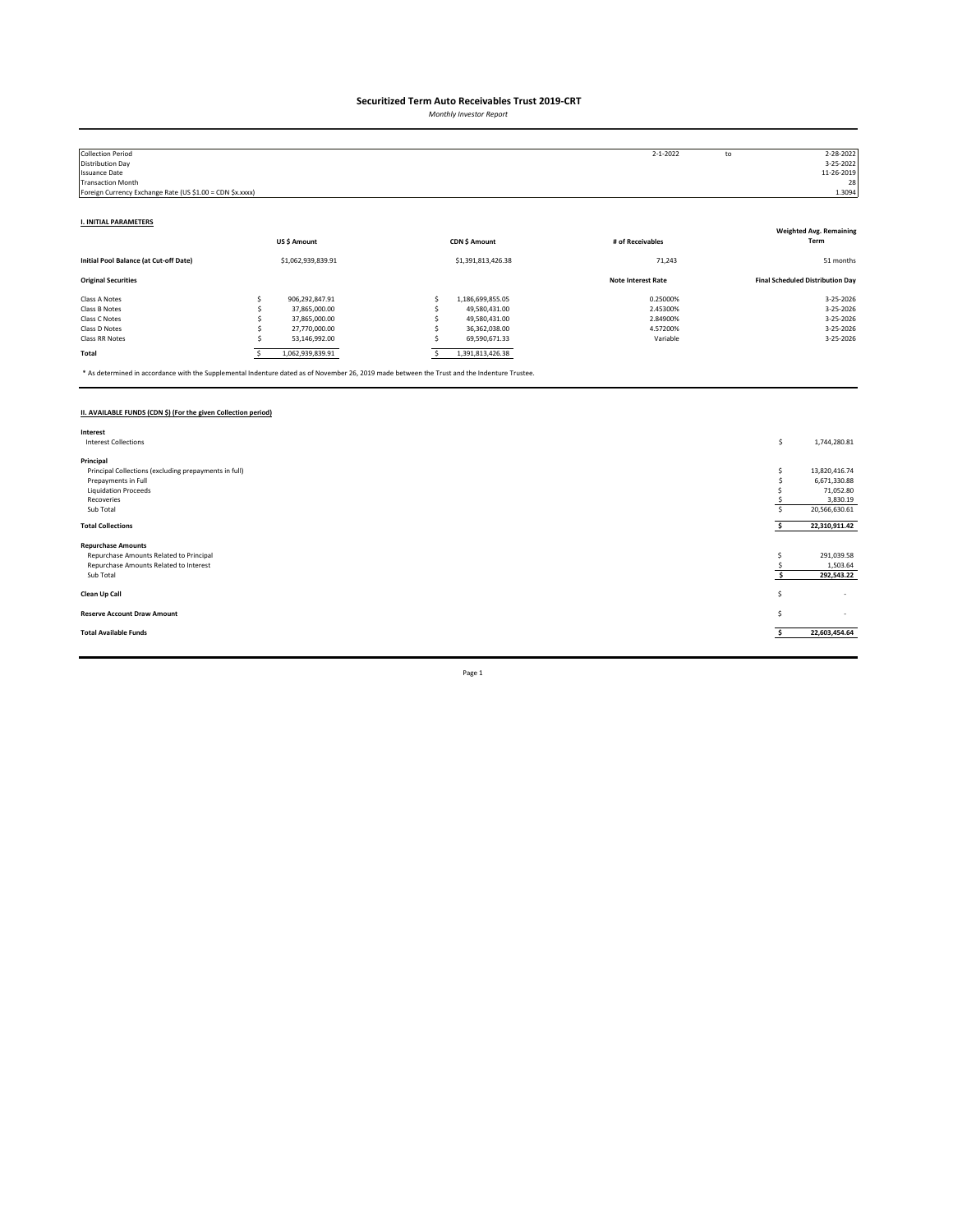*Monthly Investor Report*

| <b>Collection Period</b>                                  | $2 - 1 - 2022$ | to | 2-28-2022  |
|-----------------------------------------------------------|----------------|----|------------|
| <b>Distribution Day</b>                                   |                |    | 3-25-2022  |
| <b>Issuance Date</b>                                      |                |    | 11-26-2019 |
| <b>Transaction Month</b>                                  |                |    | 28         |
| Foreign Currency Exchange Rate (US \$1.00 = CDN \$x.xxxx) |                |    | 1.3094     |

#### **III. DISTRIBUTIONS**

| <b>Distribution</b>                                                                                                                                                                                                                                                                         |        | <b>Class A-D Share</b><br>(CDN <sub>5</sub> )                                                                                     |              | <b>Class RR Share</b><br>(CDN <sub>5</sub> )                                                                        |     | <b>Amount Payable</b><br>(CDN <sub>5</sub> ) |    | <b>Distributions</b><br>(CDN S) |          | Shortfall<br>(CDN <sub>5</sub> ) |              | <b>Carryover Shortfall</b><br>(CDN <sub>5</sub> ) |        |     | <b>Remaining Available</b><br>Funds<br>(CDN <sub>5</sub> ) |
|---------------------------------------------------------------------------------------------------------------------------------------------------------------------------------------------------------------------------------------------------------------------------------------------|--------|-----------------------------------------------------------------------------------------------------------------------------------|--------------|---------------------------------------------------------------------------------------------------------------------|-----|----------------------------------------------|----|---------------------------------|----------|----------------------------------|--------------|---------------------------------------------------|--------|-----|------------------------------------------------------------|
| (1) Trustee Fees and Expenses                                                                                                                                                                                                                                                               |        |                                                                                                                                   |              |                                                                                                                     | \$  |                                              | \$ |                                 | Ŝ        |                                  | Ŝ            |                                                   |        | s   | 22,603,454.64                                              |
| (2) Servicing Fee                                                                                                                                                                                                                                                                           |        |                                                                                                                                   |              |                                                                                                                     |     |                                              | Ś  |                                 | Ś        |                                  | <sup>s</sup> |                                                   |        | Ś   | 22,603,454.64                                              |
| (3) (i) Class A Fixed Rate Swap Payment <sup>(1)</sup>                                                                                                                                                                                                                                      | Ś      | 149,159.40                                                                                                                        | -S           | 7,850.50                                                                                                            | - 5 | 157,009.90                                   |    | 157,009.90 \$                   |          |                                  |              |                                                   |        | Š.  | 22,446,444.74                                              |
| First Priority Principal Payment <sup>(2)</sup><br>(ii)                                                                                                                                                                                                                                     | Ś      |                                                                                                                                   | Ś            | ٠                                                                                                                   | .S  |                                              | .s |                                 | <b>S</b> |                                  |              |                                                   |        | Š.  | 22,446,444.74                                              |
| (iii) Class B Fixed Rate Swap Payment <sup>(1)</sup>                                                                                                                                                                                                                                        |        | 6,231.89                                                                                                                          | .S           | 327.99                                                                                                              | s.  | 6,559.88 \$                                  |    | 6,559.88 \$                     |          |                                  |              |                                                   |        | Š.  | 22,439,884.86                                              |
| (iv) Second Priority Principal Payment <sup>(2)</sup>                                                                                                                                                                                                                                       |        |                                                                                                                                   | Ŝ            | ٠                                                                                                                   | -S  |                                              | S. |                                 | .s       |                                  |              |                                                   |        | Š.  | 22,439,884.86                                              |
| (v) Class C Fixed Rate Swap Payment <sup>(1)</sup>                                                                                                                                                                                                                                          | Ś      | 6,231.89                                                                                                                          | -Ś           | 327.99 \$                                                                                                           |     | 6,559.88 \$                                  |    | 6,559.88 \$                     |          |                                  |              |                                                   |        | Ś   | 22,433,324.98                                              |
| (vi) Third Priority Principal Payment <sup>(2)</sup>                                                                                                                                                                                                                                        | Ś      | 10,386,856.23 \$                                                                                                                  |              | 546,676.64 \$                                                                                                       |     | 10,933,532.87 \$                             |    | 10,933,532.87 \$                |          |                                  | Ś            |                                                   |        | Ś   | 11,499,792.11                                              |
| (vii) Class D Fixed Rate Swap Payment <sup>(1)</sup>                                                                                                                                                                                                                                        |        | 4,570.44 \$                                                                                                                       |              | 240.55 \$                                                                                                           |     | 4,810.99 \$                                  |    | 4,810.99 \$                     |          |                                  |              |                                                   |        | Š.  | 11,494,981.12                                              |
| (viii) Regular Principal Payment <sup>(2)</sup>                                                                                                                                                                                                                                             | Ś      | 9,521,748.98 \$                                                                                                                   |              | 501,144.68 \$                                                                                                       |     | 10,022,893.66 \$                             |    | 10,022,893.66 \$                |          |                                  |              |                                                   |        | ¢   | 1,472,087.46                                               |
| (9) Reserve Account replenishment                                                                                                                                                                                                                                                           |        |                                                                                                                                   |              |                                                                                                                     |     |                                              | Ś  |                                 |          |                                  |              |                                                   |        |     | 1,472,087.46                                               |
| (10) Senior Swap Termination Payment, if any                                                                                                                                                                                                                                                |        |                                                                                                                                   |              |                                                                                                                     |     |                                              | Ś  |                                 |          |                                  |              |                                                   |        |     | 1,472,087.46<br>1,472,087.46                               |
| (11) Subordinated Swap Termination Payment<br>(12) Additional Trustee Fees and Expenses                                                                                                                                                                                                     |        |                                                                                                                                   |              |                                                                                                                     |     |                                              |    |                                 |          |                                  |              |                                                   |        |     | 1,472,087.46                                               |
| (13) Other Expenses <sup>(3)</sup>                                                                                                                                                                                                                                                          |        |                                                                                                                                   |              |                                                                                                                     |     | 307.74 S                                     |    | 307.74 \$                       |          |                                  |              |                                                   |        |     |                                                            |
| (14) Share of Remaining Available Funds                                                                                                                                                                                                                                                     |        | 1,398,190.71 \$                                                                                                                   |              | 73,588.98                                                                                                           | - S | 1,471,779.70 \$                              |    | 1,471,779.70                    |          | N/A                              |              |                                                   | N/A    | .S  | 1,471,779.71                                               |
| Total                                                                                                                                                                                                                                                                                       | Ś.     | 21,472,989.55 \$                                                                                                                  |              | 1,130,157.35 \$                                                                                                     |     | 22,603,454.64                                | Ŝ. | 22,603,454.64 \$                |          | ×.                               | Ś            |                                                   | $\sim$ | \$. | $\sim$                                                     |
| <b>Total Principal Payments</b><br>First Priority Principal Payment <sup>(2)</sup><br>Second Priority Principal Payment <sup>(2)</sup><br>Third Priority Principal Payment <sup>(2)</sup><br>Regular Principal Payment <sup>(2)</sup><br>Total<br>Amounts deposited by Swap Counterparty or | Ś<br>Ś | Class A-D Share<br>(CDN <sub>5</sub> )<br>10,386,856.23<br>9,521,748.98 \$<br>19,908,605.21 \$<br><b>Note Liquidation Account</b> | Ś<br>¢<br>-S | <b>Class RR Share</b><br>(CDN <sub>5</sub> )<br>546,676.64<br>501,144.68<br>1,047,821.33<br><b>Class RR Account</b> |     |                                              |    |                                 |          |                                  |              |                                                   |        |     |                                                            |
| <b>Administrative Agent</b>                                                                                                                                                                                                                                                                 |        | (US S)                                                                                                                            |              | (US <sub>5</sub> )                                                                                                  |     |                                              |    |                                 |          |                                  |              |                                                   |        |     |                                                            |
| <b>Total Amounts Deposited</b>                                                                                                                                                                                                                                                              | \$     | 15,325,329.25 \$                                                                                                                  |              | 806,596.28                                                                                                          |     |                                              |    |                                 |          |                                  |              |                                                   |        |     |                                                            |
| Amounts to be distributed to Noteholders                                                                                                                                                                                                                                                    |        | (US S)                                                                                                                            |              | (US S)                                                                                                              |     |                                              |    |                                 |          |                                  |              |                                                   |        |     |                                                            |
| Note Interest <sup>(4)</sup>                                                                                                                                                                                                                                                                | Ś      | 120,956.86 \$                                                                                                                     |              | 6,366.15                                                                                                            |     |                                              |    |                                 |          |                                  |              |                                                   |        |     |                                                            |
| Principal Payment <sup>(5)</sup>                                                                                                                                                                                                                                                            | S      | 15,204,372.39 \$                                                                                                                  |              | 800,230.13                                                                                                          |     |                                              |    |                                 |          |                                  |              |                                                   |        |     |                                                            |
| Total                                                                                                                                                                                                                                                                                       | Š.     | 15,325,329.25 \$                                                                                                                  |              | 806,596.28                                                                                                          |     |                                              |    |                                 |          |                                  |              |                                                   |        |     |                                                            |
| Shortfall                                                                                                                                                                                                                                                                                   |        |                                                                                                                                   | Ś            |                                                                                                                     |     |                                              |    |                                 |          |                                  |              |                                                   |        |     |                                                            |
| <b>Carryover shortfall</b>                                                                                                                                                                                                                                                                  |        | $\overline{\phantom{a}}$                                                                                                          |              |                                                                                                                     |     |                                              |    |                                 |          |                                  |              |                                                   |        |     |                                                            |

<sup>(1)</sup> US \$ amount to pay interest on the Notes is obtained through Swap Agreement or by conversion of CDN \$ by the Administrative Agent if a Swap Termination Event has occurred and deposited to the Note Liquidation Account <sup>(2)</sup> US \$ amount to pay principal on the Notes is obtained through Swap Agreement or by conversion of CDN \$ by the Administrative Agent if a Swap Termination Event has occurred and deposited to the Note Liquidation Accoun

(3) Inclusive of other trust expenses accrued since the Issuance date.

<sup>(4)</sup> Sequential by Class of Notes based on the Accrued Note Interest for the respective Class A-D. Class RR amounts are calculated based on Class RR proportion as defined in the Offering Memorandum, as applicable.

<sup>P)</sup> For Class A-D paid pro rata by Class based on the respective Target Principal Allocation unless and until the occurrence of a Sequential Principal Payment Trigger Event, after which principal would be paid sequentiall

#### **IV. NOTEHOLDER PAYMENTS**

|                               | <b>Noteholder Interest Payments</b>                       |               |  | <b>Noteholder Principal Payments</b> |                                                 |  | <b>Total Payment</b> |                  |                                                 |          |  |
|-------------------------------|-----------------------------------------------------------|---------------|--|--------------------------------------|-------------------------------------------------|--|----------------------|------------------|-------------------------------------------------|----------|--|
|                               | Per \$1.000 Original<br>Actual<br><b>Principal Amount</b> |               |  | Actual                               | Per \$1.000 Original<br><b>Principal Amount</b> |  | Actual               |                  | Per \$1.000 Original<br><b>Principal Amount</b> |          |  |
| US \$ Amounts                 |                                                           |               |  |                                      |                                                 |  |                      |                  |                                                 |          |  |
| Class A Notes                 |                                                           | 49.441.98 S   |  | 0.05455                              | 13.645.980.94 \$                                |  | 15.05692             | 13.695.422.92 \$ |                                                 | 15.11148 |  |
| Class B Notes                 |                                                           | 20.268.55 S   |  | 0.53528                              | 570.130.36 \$                                   |  | 15.05692             | 590.398.91 \$    |                                                 | 15.59221 |  |
| Class C Notes                 |                                                           | 23.540.61 \$  |  | 0.62170                              | 570.130.36 \$                                   |  | 15.05692             | 593.670.97 \$    |                                                 | 15.67862 |  |
| Class D Notes                 |                                                           | 27.705.72 \$  |  | 0.99769                              | 418,130.73 \$                                   |  | 15.05692             | 445.836.45 \$    |                                                 | 16.05461 |  |
| Class RR Notes <sup>(6)</sup> |                                                           | $6.366.15$ \$ |  | 0.11978                              | 800.230.13 \$                                   |  | 15.05692             | 806.596.28 \$    |                                                 | 15.17671 |  |
| Total (US \$)                 |                                                           | 127,323.01    |  |                                      | 16,004,602.52                                   |  |                      | 16,131,925.53    |                                                 |          |  |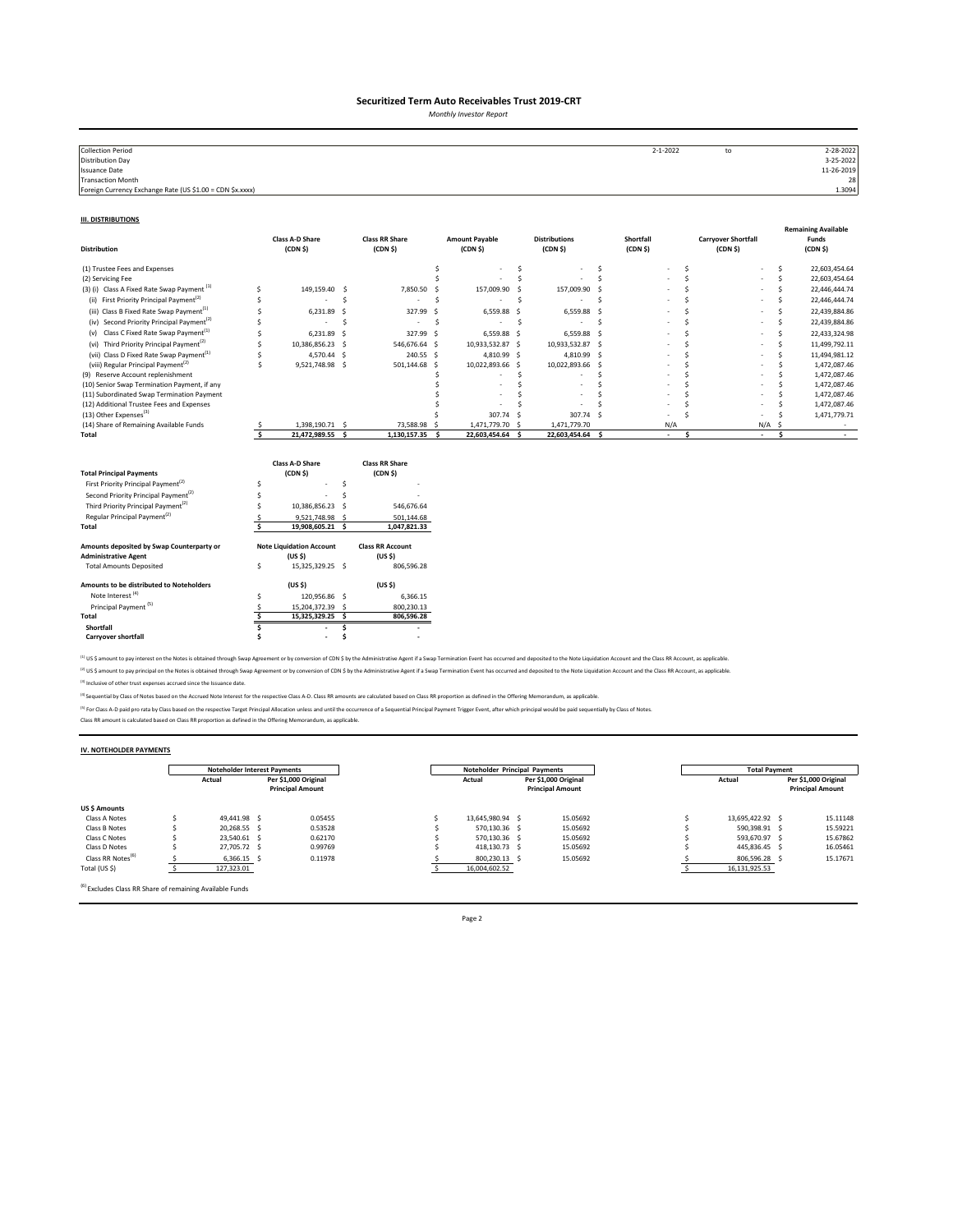*Monthly Investor Report*

| <b>Collection Period</b><br><b>Distribution Day</b><br><b>Issuance Date</b><br><b>Transaction Month</b><br>Foreign Currency Exchange Rate (US \$1.00 = CDN \$x.xxxx)                                               |                                                                                                                                                        |                                                                                                     |                                                                            |                                                                  | $2 - 1 - 2022$                                                                                                                                           | ${\sf to}$                                                                                          | 2-28-2022<br>3-25-2022<br>11-26-2019<br>28<br>1.3094                       |
|--------------------------------------------------------------------------------------------------------------------------------------------------------------------------------------------------------------------|--------------------------------------------------------------------------------------------------------------------------------------------------------|-----------------------------------------------------------------------------------------------------|----------------------------------------------------------------------------|------------------------------------------------------------------|----------------------------------------------------------------------------------------------------------------------------------------------------------|-----------------------------------------------------------------------------------------------------|----------------------------------------------------------------------------|
| <b>V. NOTES BALANCE</b>                                                                                                                                                                                            |                                                                                                                                                        |                                                                                                     |                                                                            |                                                                  |                                                                                                                                                          |                                                                                                     |                                                                            |
|                                                                                                                                                                                                                    |                                                                                                                                                        | <b>Beginning of Period</b>                                                                          |                                                                            |                                                                  |                                                                                                                                                          | <b>End of Period</b>                                                                                |                                                                            |
| <b>Notes</b>                                                                                                                                                                                                       | Balance (US \$)                                                                                                                                        | Balance (CDN \$)                                                                                    | <b>Note Factor</b>                                                         |                                                                  | Balance (US \$)                                                                                                                                          | Balance (CDN \$)                                                                                    | <b>Note Factor</b>                                                         |
| Class A Notes<br>Class B Notes<br>Class C Notes<br>Class D Notes<br>Class RR Notes<br>Total                                                                                                                        | 237,321,489.78 \$<br>\$<br>9,915,314.05 \$<br>\$<br>9,915,314.05 \$<br>s.<br>7,271,841.31 \$<br>Ś<br>13,917,050.49 \$<br>-\$<br>s<br>278,341,009.68 \$ | 310,748,758.71<br>12,983,112.21<br>12,983,112.21<br>9,521,748.98<br>18,222,985.95<br>364,459,718.03 | 0.2618596<br>0.2618596<br>0.2618596<br>0.2618596<br>0.2618596<br>0.2618596 |                                                                  | 223,675,508.84 \$<br>\$<br>\$<br>9,345,183.69 \$<br>\$<br>9,345,183.69 \$<br>\$<br>6,853,710.58 \$<br>13,116,820.36 \$<br>\$.<br>\$<br>262,336,407.16 \$ | 292,880,711.27<br>12,236,583.52<br>12,236,583.52<br>8,974,248.60<br>17,175,164.62<br>343,503,291.49 | 0.2468027<br>0.2468027<br>0.2468027<br>0.2468027<br>0.2468027<br>0.2468027 |
| VI. POOL INFORMATION (CDN \$)                                                                                                                                                                                      |                                                                                                                                                        |                                                                                                     |                                                                            |                                                                  |                                                                                                                                                          |                                                                                                     |                                                                            |
| Pool Information                                                                                                                                                                                                   |                                                                                                                                                        |                                                                                                     |                                                                            | <b>Beginning of Period</b>                                       |                                                                                                                                                          |                                                                                                     | <b>End of Period</b>                                                       |
| Weighted average APR<br>Weighted average Remaining Term<br>Number of Receivables Outstanding<br>Pool Balance<br>Pool Factor                                                                                        |                                                                                                                                                        |                                                                                                     |                                                                            | 6.20%<br>29 Months<br>34,944<br>364,459,718.03<br>Ś<br>0.2618596 |                                                                                                                                                          |                                                                                                     | 6.20%<br>28 Months<br>33,922<br>343,503,291.49<br>s.<br>0.2468027          |
| VII. RECONCILIATION OF RESERVE ACCOUNT (CDN \$)                                                                                                                                                                    |                                                                                                                                                        |                                                                                                     |                                                                            |                                                                  |                                                                                                                                                          |                                                                                                     |                                                                            |
| Beginning Reserve Account Balance (as of Closing)<br>Reserve Account Deposits Made<br>Reserve Account Draw Amount<br><b>Ending Reserve Account Balance</b>                                                         |                                                                                                                                                        |                                                                                                     |                                                                            |                                                                  |                                                                                                                                                          |                                                                                                     | \$<br>3,479,533.57<br>\$<br>\$<br>\$<br>3,479,533.57                       |
| <b>Specified Reserve Account Balance</b>                                                                                                                                                                           |                                                                                                                                                        |                                                                                                     |                                                                            |                                                                  |                                                                                                                                                          |                                                                                                     | \$<br>3,479,533.57                                                         |
| VIII. DELINQUENT RECEIVABLES (CDN \$)                                                                                                                                                                              |                                                                                                                                                        |                                                                                                     |                                                                            |                                                                  |                                                                                                                                                          |                                                                                                     |                                                                            |
| <b>Delinquent Receivables</b>                                                                                                                                                                                      |                                                                                                                                                        |                                                                                                     | # of Receivables                                                           |                                                                  | Amount                                                                                                                                                   |                                                                                                     | % of End of Period Pool<br><b>Balance</b>                                  |
| 31 - 60 Days Delinquent<br>61 - 90 Days Delinquent<br>91 - 120 Days Delinquent<br>121 - 180 Days Delinquent<br>181+ Days Delinquent<br><b>Total Delinquent Receivables</b>                                         |                                                                                                                                                        |                                                                                                     | 103<br>29<br>23<br>38<br>77<br>270                                         |                                                                  | \$<br>1,120,800.25<br>\$<br>397,360.37<br>\$<br>269,453.49<br>\$<br>397,350.40<br>-\$<br>772,364.74<br>\$<br>2,957,329.25                                |                                                                                                     | 0.33%<br>0.12%<br>0.08%<br>0.12%<br>0.22%<br>0.86%                         |
| <b>Repossession Inventory</b>                                                                                                                                                                                      |                                                                                                                                                        |                                                                                                     | # of Receivables                                                           |                                                                  | Amount                                                                                                                                                   |                                                                                                     |                                                                            |
| <b>Beginning of Period Repossession Inventory</b><br>Repossessions in the Current Collection Period<br>Vehicles removed from Inventory in Current Collection Period<br><b>End of Period Repossession Inventory</b> |                                                                                                                                                        |                                                                                                     | $11\,$<br>$\boldsymbol{9}$<br>(4)<br>16                                    |                                                                  | 206,261.08<br>\$<br>\$<br>149,574.29<br>(70, 754.65)<br>.s<br>\$<br>285,080.72                                                                           |                                                                                                     |                                                                            |
| Number of 61+ Delinquent Receivables                                                                                                                                                                               |                                                                                                                                                        |                                                                                                     |                                                                            |                                                                  |                                                                                                                                                          |                                                                                                     | % of End Of Period<br># Receivables                                        |
| <b>Current Collection Period</b><br><b>Preceding Collection Period</b><br>Second preceding Collection Period<br>Three month simple average (current and two prior Collection Periods)                              |                                                                                                                                                        |                                                                                                     |                                                                            |                                                                  |                                                                                                                                                          |                                                                                                     | 0.49%<br>0.50%<br>0.49%<br>0.49%                                           |